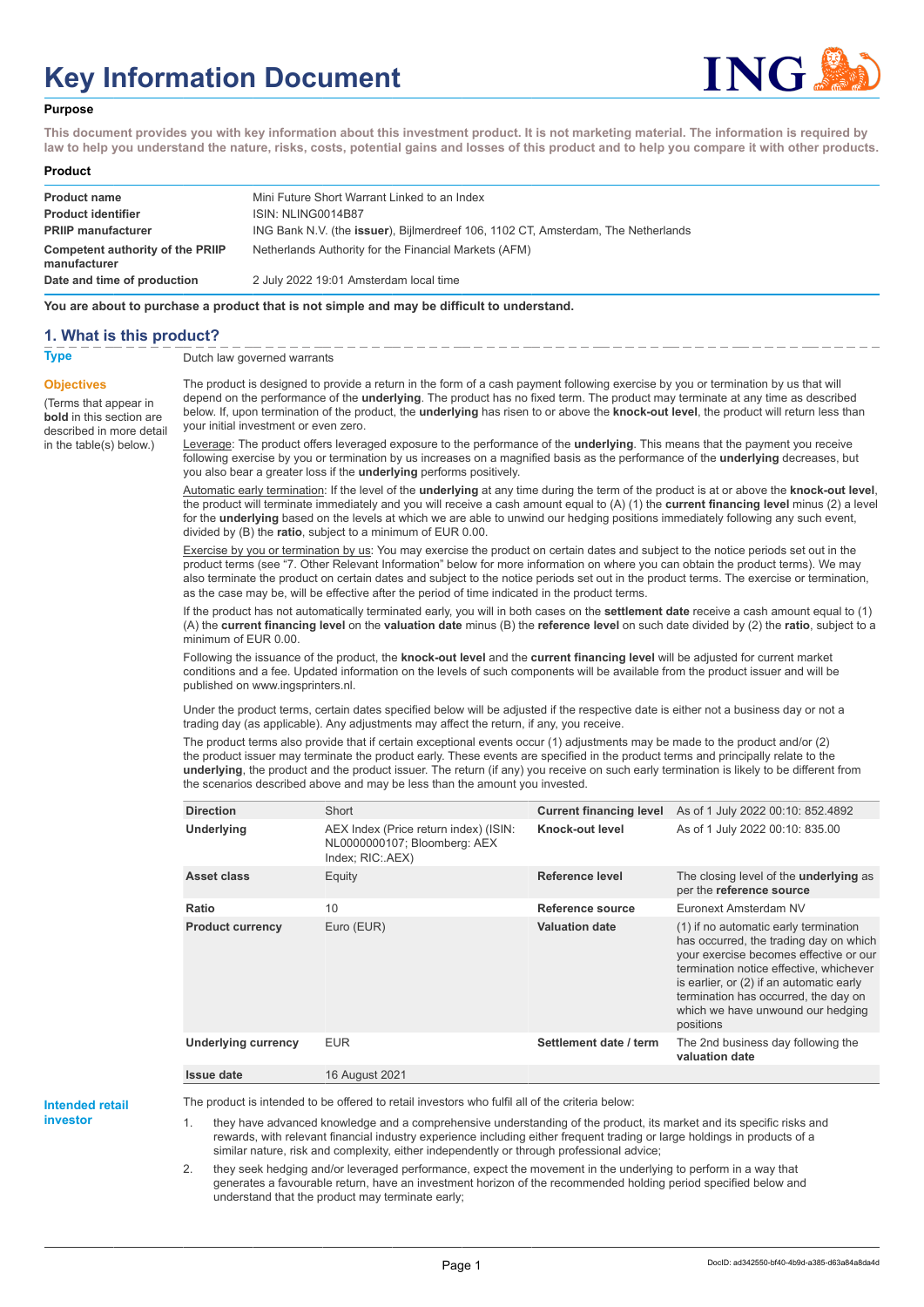- 3. they accept the risk that the issuer could fail to pay or perform its obligations under the product and they are able to bear a total loss of their investment; and
- 4. they are willing to accept a level of risk to achieve potential returns that is consistent with the summary risk indicator shown below.

The product is not intended to be offered to retail clients who do not fulfil these criteria.

### **2. What are the risks and what could I get in return?**

**Risk indicator**

**Performance scenarios**





**The risk indicator assumes you keep the product for 1 day. The actual risk can vary significantly if you cash in at an early or a later stage and you may get back less.**

The summary risk indicator is a guide to the level of risk of this product compared to other products. It shows how likely it is that the product will lose money because of movements in the markets or because we are not able to pay you.

We have classified this product as 7 out of 7, which is the highest risk class. This rates the potential losses from future performance at a very high level, and poor market conditions are very unlikely to impact our capacity to pay you.

**Be aware of currency risk:** If the currency of your account is different to the currency of this product, you will be exposed to the risk of suffering a loss as a result of the conversion of the currency of the product into the account currency. This risk is not considered in the indicator shown above.

**Be aware of currency risk:** If (i) the Underlying is traded in a different currency than EUR the unwind amount will be converted to EUR at the prevailing exchange rate which may result in a loss; or (ii) the currency of your account is different from the Currency of the product, you may be exposed to the risk of suffering a loss as a result of the conversion of the Currency of the product into the account currency. Risk (ii) above is not considered in the indicator shown above.

This product does not include any protection from future market performance so you could lose some or all of your investment.

If we are not able to pay you what is owed, you could lose your entire investment.

For detailed information about all risks relating to the product please refer to the risk sections of the prospectus and any supplements thereto as specified in the section "7. Other relevant information" below.

#### **Market developments in the future cannot be accurately predicted. The scenarios shown are only an indication of some of the possible outcomes based on recent returns. Actual returns could be lower.**

*Investment: EUR 10,000*

| <b>Scenarios</b>           |                                                                           | 1 dav                        |  |
|----------------------------|---------------------------------------------------------------------------|------------------------------|--|
|                            |                                                                           | (Recommended holding period) |  |
| <b>Stress scenario</b>     | What you might get back after costs<br>Percentage return (not annualised) | EUR 6,766.39<br>$-32.34\%$   |  |
| Unfavourable scenario      | What you might get back after costs<br>Percentage return (not annualised) | EUR 9,458.86<br>$-5.41%$     |  |
| <b>Moderate scenario</b>   | What you might get back after costs<br>Percentage return (not annualised) | EUR 9,813.64<br>$-1.86%$     |  |
| <b>Favourable scenario</b> | What you might get back after costs<br>Percentage return (not annualised) | EUR 10.231.77<br>$2.32\%$    |  |

The average returns shown in the above table are not annualised, which means they may not be comparable to the average returns shown in other key information documents.

This table shows the money you could get back over the next day under different scenarios, assuming that you invest EUR 10,000.

The scenarios shown illustrate how your investment could perform. The recommended holding period for this product is less than one year. The figures are therefore not calculated on a per year basis, but for the recommended holding period. Figures in this section and "4. What are the costs?" are therefore not comparable with figures given for products with a recommended holding period of at least one year. The scenarios presented are an estimate of future performance based on evidence from the past on how the value of this investment varies, and are not an exact indicator. What you get will vary depending on how the market performs and how long you keep the product. The stress scenario shows what you might get back in extreme market circumstances, and it does not take into account the situation where we are not able to pay you.

This product cannot be easily cashed in. This means it is difficult to estimate how much you would get back if you cash in before the recommended holding period. You will either be unable to cash in early or you will have to pay high costs or make a large loss if you do so.

The figures shown include all the costs of the product itself, but may not include all the costs that you pay to your advisor or distributor. The figures do not take into account your personal tax situation, which may also affect how much you get back.

Buying this product holds that you think the level of the underlying will decrease.

Your maximum loss would be that you will lose your investment.

## **3. What happens if ING Bank N.V. is unable to pay out?**

You are exposed to the risk that the issuer might be unable to meet its obligations in connection with the product for instance in the event of bankruptcy or an official directive for resolution action. This may materially adversely affect the value of the product and could lead to you losing some or all of your investment in the product. The product is not a deposit and as such is not covered by any deposit protection scheme.